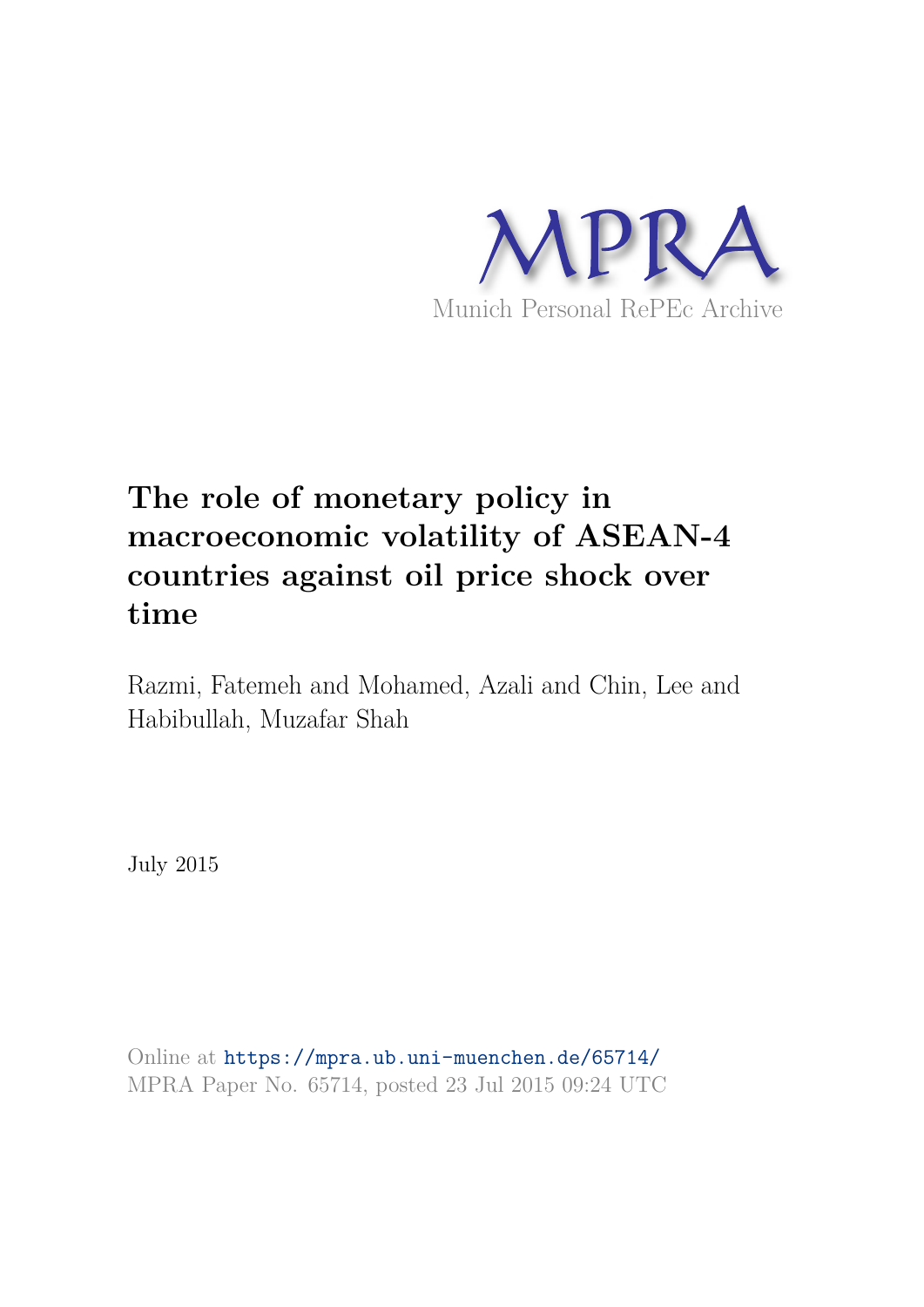

INTERNATIONAL JOURNAL OF<br>ENERGY ECONOMICS AND POLICY

 $\pmb{\varepsilon} \mathbf{J}_{\text{\tiny{EconJournals}}}$ 

**International Journal of Energy Economics and Policy**

ISSN: 2146-4553

available at http: www.econjournals.com

**International Journal of Energy Economics and Policy, 2015, 5(3), 731-737.**



## **The Role of Monetary Policy in Macroeconomic Volatility of Association of Southeast Asian Nations-4 Countries against Oil Price Shock over Time**

## **Fatemeh Razmi<sup>1</sup>\*, Azali Mohamed<sup>2</sup> , Lee Chin<sup>3</sup> , Muzafar Shah Habibullah<sup>4</sup>**

<sup>1</sup>Department of Economics, Faculty of Economics and Management, Universiti Putra Malaysia, Malaysia, <sup>2</sup>Department of Economics, Faculty of Economics and Management, Universiti Putra Malaysia, Malaysia, <sup>3</sup>Department of Economics, Faculty of Economics and Management, Universiti Putra Malaysia, Malaysia, <sup>4</sup>Department of Economics, Faculty of Economics and Management, Universiti Putra Malaysia, Malaysia. \*Email: sfrazmy@yahoo.com

#### **ABSTRACT**

This paper examines the impact of oil price, as a cause of economic crisis, and monetary policy through the four known channels of monetary transmission mechanism (interest rate, exchange rate, domestic credit, and stock price). Using a structural vector autoregression model based on monthly data from 2002 to 2013 for Association of Southeast Asian Nations-4 countries, oil price and monetary transmission channels are compared pre- and post-crisis. The result indicates oil price remains an important factor in explaining price volatility, even though oil price has a weaker effect compared to a stronger effect of monetary transmission mechanism on prices. Stock price for Malaysia and domestic credit for the three others can affect the prices against oil price shock. Unlike prices, the output of all countries except Thailand is more affected by oil price post-crisis compared to pre-crisis. Different monetary transmission tools affecting industrial production are compared for the four countries.

**Keywords:** Monetary Transmission, Global Financial Crisis, Oil Price Shock **JEL Classifications:** E52; N70

## **1. INTRODUCTION**

Any factor that distracts the economy from reaching the objectives of output growth and price stability will be met with a response of monetary policy, For example, monetary policy contracts in the face of a positive shock to oil price to counteract it (Cologni and Manera, 2008; Rahman and Serletis, 2010). Oil price as a factor distracting the economy from reaching economic objectives has been the subject of interest of many economic studies. For instance, Ali Ahmed and Wadud (2011) as well as Álvarez et al. (2011) considered the impact of oil price on macroeconomic variables such as output and inflation. Therefore, monetary policy must be effective on output and inflation counteracting negative effects of oil price. Monetary policy transmits to output and prices through four well known-channels of transmission mechanism including interest rate, exchange rate, credit, and asset prices (Mishkin, 1995; 1996; 2001; Taylor, 1995). Thus, many economic studies

examine the impact of monetary policy on economic objectives by considering the effect of this mechanism on output and prices. For example, the effects of interest rate on prices was the subject of Kose et al. (2012); Tillmann (2008), while Smets and Peersman (2001) considered the effects of interest rate on output, prices, and other macroeconomic variables. Azali and Matthews (1999); Wulandari (2012) researched how credit affects output and inflation. Some studies, such as Mehrotra (2007); Takhtamanova (2010) focused on the exchange rate channel by considering the impact of the exchange rate on inflation. Some studies consider the effect of asset price on output and prices: Elbourne and Salomons (2004); Gregoriou and Kontonikas (2010); Nisticò (2012) considered this channel via stock price. Since oil price is one of the causes of global crisis such as the crisis of 2007-2009, the evaluation of the effectiveness of the monetary transmission mechanism along with oil price can help policymakers make correct decisions in the face of oil price shocks.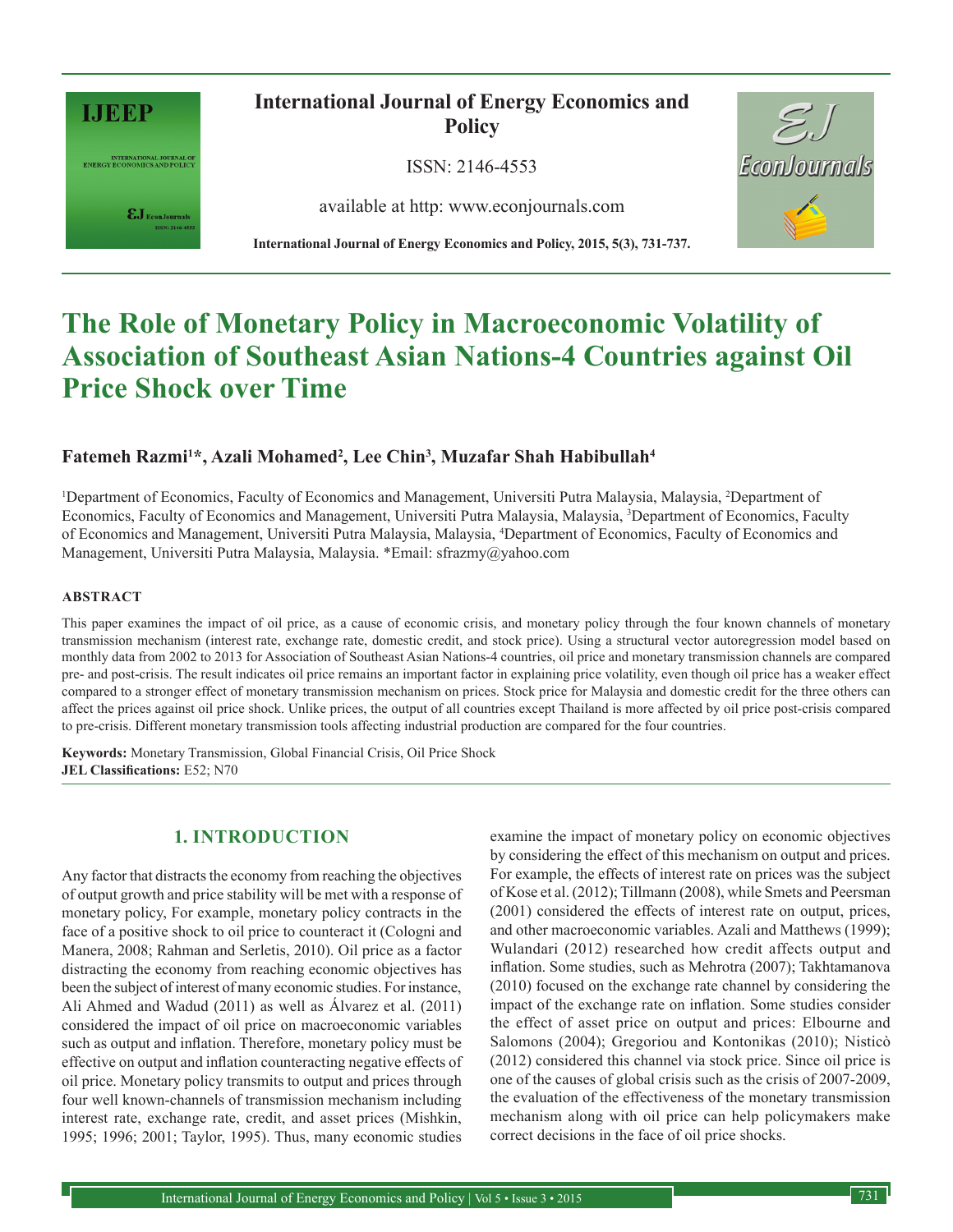Monetary policy achieves the goals of sustainable economic growth and price stability when the monetary transmission mechanism is efficient enough. A well-functioning monetary transmission mechanism can protect the economy from the damaging effects of oil price shocks. An evaluation of the effectiveness of the monetary transmission mechanism before the crisis shows to what extent the crisis relates to the poor performance of the monetary transmission mechanism. The study of the monetary transmission mechanism after the crisis shows if there is any improvement in the mechanism to keep the economy safe in the face of similar shocks.

The comparison between the effectiveness of monetary transmission and oil price shocks on output and prices during the periods before and after the crisis shows to what extent this mechanism is protective against oil price shocks. This study examines whether the monetary authority is able to reduce the negative impact of external shocks with the use of the monetary transmission mechanism.

This study compares the role of oil price and monetary policy in the fluctuations of output and inflation. The study of the effects of monetary policy via monetary transmission mechanism distinguishes the present study from other research on the role of external variables and monetary policy in macroeconomics. This study comprehensively compares monetary policy regarding the channels of transmission mechanism and oil price on output and inflation. Such a comparison in economic research mainly revolves around the impact of monetary aggregate and external variables on output and inflation (Cushman and Zha, 1997; Kim and Roubini, 2000). To achieve this purpose, the study considers the periods before and after the crisis of 2007-2009 in Association of Southeast Asian Nations (ASEAN)-4 countries: Indonesia, Malaysia, the Philippines, and Thailand. Taking into account the recent crisis, there is a gap in the literature about monetary policy in ASEAN countries. Although these countries have been heavily affected by the global crisis, to the best of the author's knowledge, no study has focused on comparing monetary policy and external shocks during the periods before and after crisis. The economic history of the selected countries shows that the global recession and supply side shocks have had a profound impact on their growth and inflation. Based on normalized data from the World Bank (2012), Figures 1 and 2 shows that these countries reached their lowest rate of growth and highest rate of inflation during the 2007-2009 crisis.

#### **2. MODEL AND METHODOLOGY**

The model of this research contains nine variables, as shown in equation (1).

$$
y_t = [int \space m2 \space cpi \space ip \space oil \space USip \space dc \space aer \space sp] \tag{1}
$$

 $y_t$  Contains the internal variables interest rate (*int*), aggregate money (*m2*), domestic credit (*dc*), effective exchange rate (*eer*), and stock price (*sp*) and the external variables oil price (*oil*) and US industrial production (*USip*) as a proxy of US economy, as two causes of the crisis of 2007-2009. According to Bagliano and

Morana (2012), the US economic shocks more deeply transmit to East Asia's economies through US output. This study seeks to find the effect of four monetary transmission channels on industrial production (*ip*) and consumer price index (*cpi*) as the two objectives of economic policy for reaching sustainable growth and price stability. All data are in logarithmic form except interest rate, seasonally adjusted and in level. Using the Bayesian inference of Kim and Roubini (2000), the study ignores the unit root test, as Sims (1988) expressed unit root test was not important in economic models especially Bayesian models. Kim and Roubini (2000) stated the non-stationary of the variables do not affect the statistical inference since the model is based on Bayesian inference. Table 1 shows the description of the variables.

**Figure 1:** Inflation rate of Association of Southeast Asian Nations-4 countries



**Figure 2:** Gross domestic product growth of Association of Southeast Asian Nations-4 countries



**Table 1: Description of variables**

| Label          | <b>Description</b>                                       |
|----------------|----------------------------------------------------------|
| int            | Interest rates: Money market rate                        |
| m <sub>2</sub> | Broad money                                              |
| oil            | World commodity prices: Crude oil                        |
| USip           | US industrial production - total index                   |
| ip             | Manufacturing production index                           |
| cpi            | Consumer price index                                     |
| $\frac{d}{c}$  | Depository corporations survey: Claims on private sector |
| eer            | Effective exchange rate                                  |
| sp             | Share prices, total                                      |

*oil*: Oil price, *USip*: US industrial production, *ip*: Industrial production, *cpi*: Consumer price index, *m2*: Aggregate money, *int*: Interest rate, *eer*: Effective exchange rate, *dc*: Domestic credit, *sp*: Stock price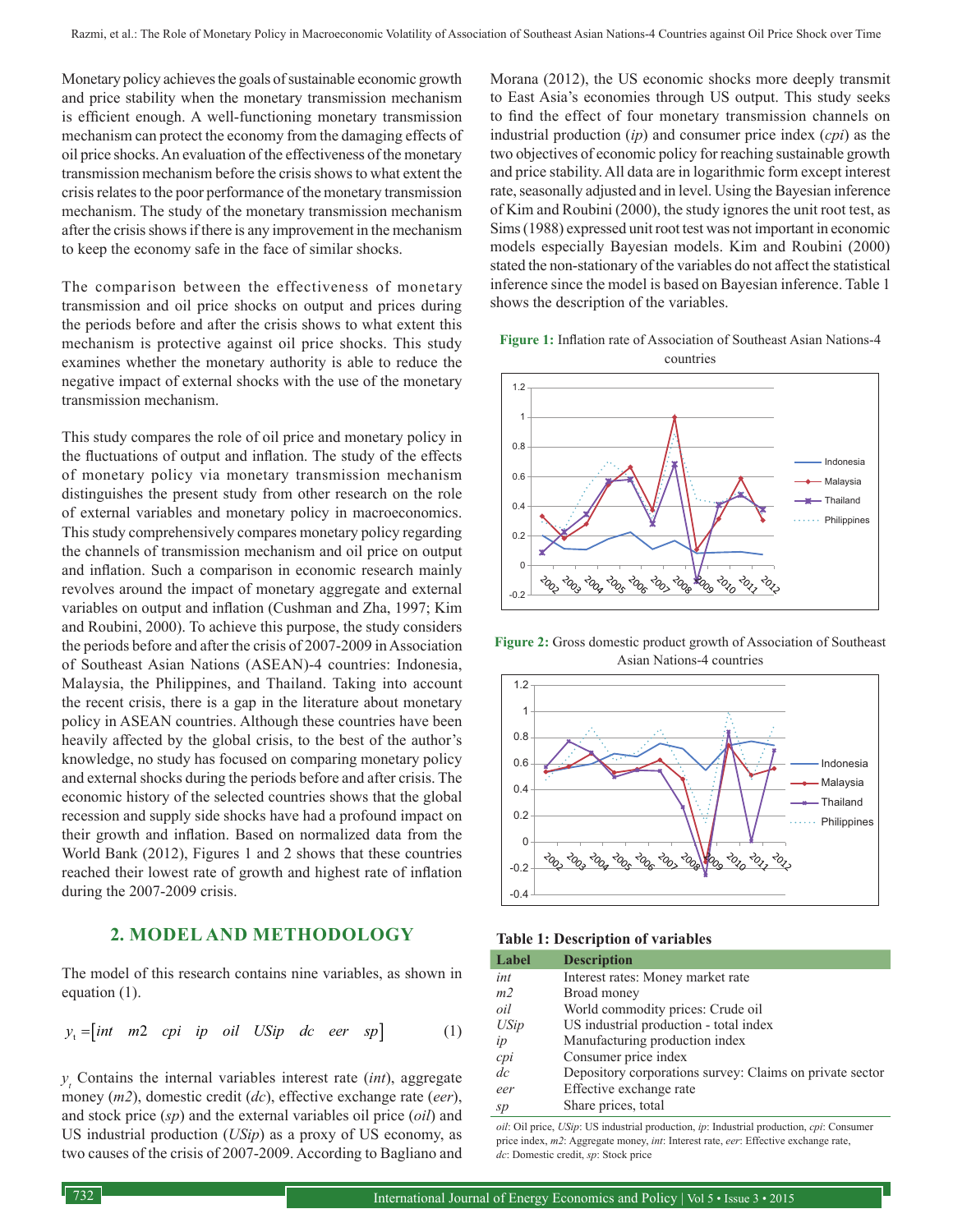The study employs monthly data from January 2002, after the crisis of 2001, to April 2013, using a structural vector autoregression (VAR) model. Each variable is individually tested for structural break, instead of joint variables, to find the variables most affected by the crisis. Moreover, testing the structural break in series improves the VAR performance and the quality of forecasting (Hassani et al., 2009). Several studies divided their sample based on the existence of structural break in each series (Baek and Koo, 2010; Bayrak and Esen, 2013; Narayan, 2004; Okunev et al., 2002; Pala, 2013). Gerlach et al. (2006) divided their sample similar to the process of this study.

Table 2 presents the results of the three models of the Zivot and Andrews (1992) test: Intercept, trend, and intercept and trend. In this study, the pre-crisis period ends with the first statistically significant date of structural break during 2007-2009, and the post-crisis period starts with the last statistically significant date of structural break during the global crisis period. For example, 2007:12 is the first statistically significant date of structural break and 2008:08 is the last one during the period 2007-2009 in Indonesia, so the pre-crisis period covers data from 2002:01 until 2007:11 and the post-crisis period from 2008:09 until 2013:04, with dummy variable for 2005:10. The samples of other countries are as follows: Malaysia: 2002:01-2008:07 and 2009:01-2013:04, Thailand 2002:01-2007:12 and 2008:11-2013:04 with dummy variable for 2011:10, The Philippines 2002:01-2008:07 and 2008:12-2013:04.

#### **2.1. Model and Identification**

VAR models are consistent with the objectives of studies about monetary policy, since these studies are based on assessing the responses of variables to monetary policy shocks. However, economists have criticized the property of VAR models claiming that they are free of theory. The structural VAR approach is preferable to VAR due to the economic restrictions on the independence of this model on Choleskey decomposition in the VAR approach based on partial identification (Elbourne, 2008).

Equation (2) shows the reduced form of VAR.

$$
A_0 X_t = A(L) X_{t-1} + v_t \tag{2}
$$

Where  $X_t$  displays endogenous variables,  $X_{t-1}$  is lagged valued, and  $v_t$  is a vector of error terms. The VAR in reduced form is shown in equation (3):

$$
X_t = C(L)X_{t-1} + u_t \tag{3}
$$

Where,

 $C(L) = A_0^{(1)} A(L)$  indicates the coefficients of lagged variables,  $u_t = A_0^{-1} e_t$  is the observed vector of residuals that are linked to the structural shocks so,

 $\varepsilon_t = A u_t$ 

#### **Table 2: Zivot-Andrews structural break results**

| <b>Variable</b> | <b>Intercept</b> | <b>Trend</b> | <b>Both (intercept</b> |
|-----------------|------------------|--------------|------------------------|
|                 |                  |              |                        |
|                 |                  |              | and trend)             |
| OP              | 2008:08***       | 2007:11      | 2008:08***             |
| <b>USIP</b>     | 2008:08***       | 2004:11      | 2008:08***             |
| Indonesia       |                  |              |                        |
| ip              | 2005:11          | 2009:06      | 2005:11                |
| cpi             | 2005:10***       | 2008:09      | 2005:10***             |
| m <sub>2</sub>  | 2011:05          | 2009:08      | 2010:03                |
| int             | 2005:08          | 2009:04      | 2005:01                |
| eer             | 2009:10          | 2008:11      | 2009:10                |
| d c             | 2007:12***       | 2004:05      | 2007:12**              |
| sp              | 2010:06          | 2009:09      | 2008:08**              |
| Malaysia        |                  |              |                        |
| ip              | 2008:09**        | 2005:09      | 2008:09                |
| cpi             | 2008:04          | 2003:10      | 2008:04                |
| m <sub>2</sub>  | 2011:08          | 2010:08      | 2010:04                |
| int             | 2008:12*         | 2006:04      | 2008:12***             |
| eer             | 2010:03          | 2004:01      | 2010:03                |
| d c             | 2011:03          | 2009:05      | 2009:05                |
| sp              | 2008:03          | 2009:01      | 2008:06                |
| The Philippines |                  |              |                        |
| ip              | 2010:03          | 2009:05      | 2008:11**              |
| cpi             | 2008:01          | 2011:08      | 2008:03                |
| m <sub>2</sub>  | 2005:02          | 2005:11      | 2006:02                |
| int             | 2007:05          | 2005:11      | 2007:05                |
| eer             | 2006:06          | 2011:08      | 2005:10                |
| d c             | 2011:04          | 2009:08      | 2009:11                |
| sp              | 2007:11          | 2010:01      | 2008:10                |
| Thailand        |                  |              |                        |
| ip              | 2011:10**        | 2008:01**    | 2007:09                |
| cpi             | 2008:10**        | 2008:02      | 2008:10**              |
| m <sub>2</sub>  | 2010:10          | 2009:07      | 2008:01                |
| int             | 2008:10*         | 2005:11      | 2008:10                |
| eer             | 2006:06          | 2004:07      | 2006:01                |
| d c             | 2010:10          | 2010:05***   | 2010:01                |
| sp              | 2007:08          | 2009:12      | 2008:06*               |

\*\*\*\*\* and \* show the significant level at 1%, 5% and 10%, *oil*: Oil price, *USip*: US industrial production, *ip*: Industrial production, *cpi*: Consumer price index, *m2*: Aggregate money, *int*: Interest rate, *eer*: Effective exchange rate, *dc*: Domestic credit, *sp*: Stock price

The variance-covariance between an observed element,  $u_t$ , and a non-observed element,  $\varepsilon_t$ , is shown in equation (5).

$$
\Omega = \begin{bmatrix}\n\sigma_{11} & \sigma_{12} & \dots & \sigma_{1n} \\
\sigma_{21} & \sigma_{22} & \dots & \sigma_{2n} \\
\sigma_{31} & \dots & \dots & \vdots \\
\vdots & \vdots & \ddots & \vdots \\
\sigma_{n1} & \sigma_{n2} & \dots & \sigma_{nn}\n\end{bmatrix}
$$
\n(5)

The  $\sigma_{ij}$  in the matrix  $\Omega$  can be calculated as  $\sigma_{ij}$ variance-covariance of  $\Omega$  includes  $(n^2+n)/2$  distinct elements, *A*  $= 1/T \sum_{i=1}^{T} u_{i} u_{j}$ . The includes  $n^2 - n$  unknown values, and *var* $\varepsilon_{ij}$  contains *n* unknowns, so  $n^2 - n + n = n^2$  unknown and  $(n^2 + n)/2$  known; consequently the restrictions on the system is  $n^2 - \frac{n^2 + n}{2} = \frac{n^2 - n}{2}$  $2^{2}$  $-\frac{n^2 + n}{n} = \frac{n^2 - n}{n}$ . Therefore, the nine variables structural VAR of this study needs 36 restrictions to be identified.

(4)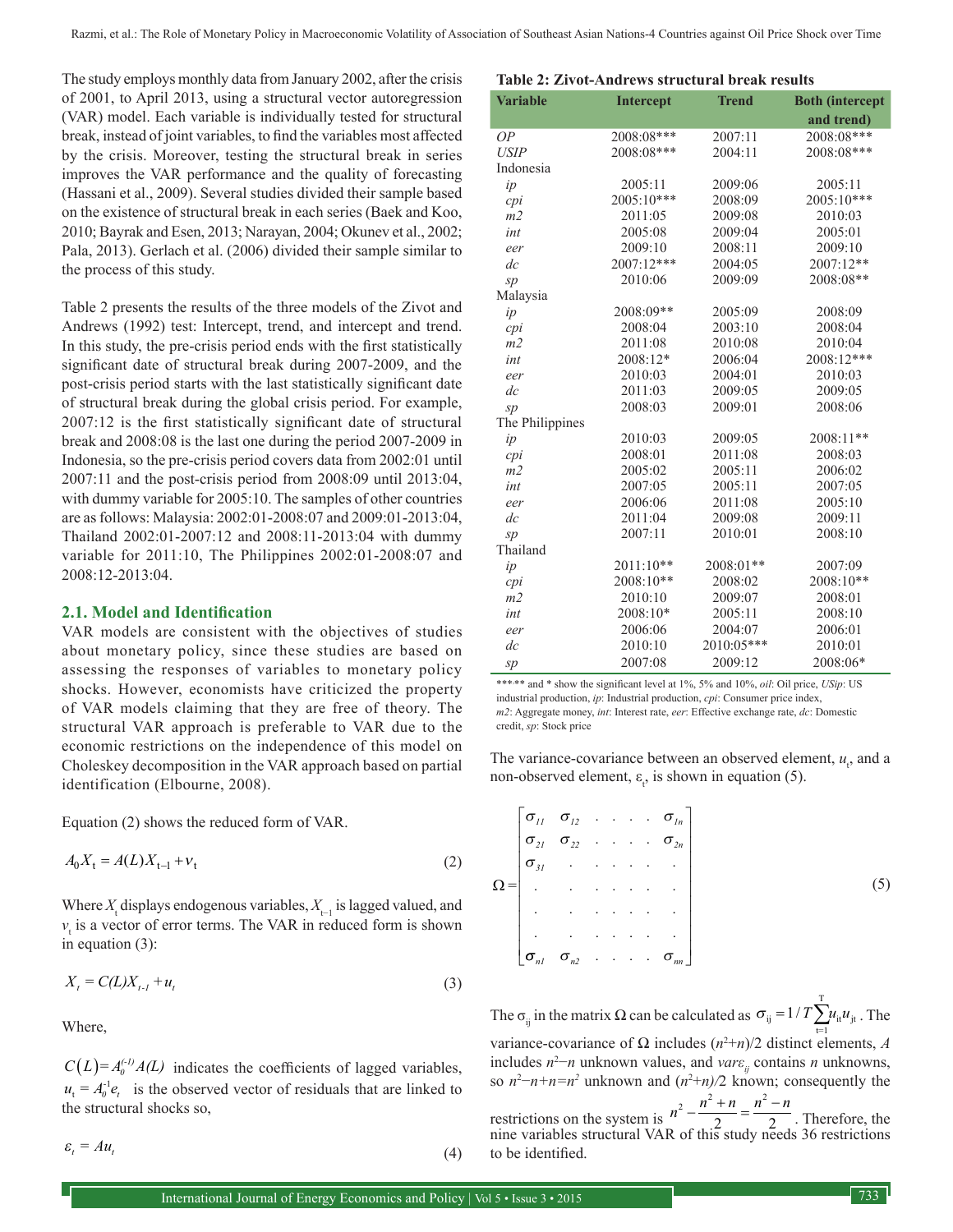Razmi, et al.: The Role of Monetary Policy in Macroeconomic Volatility of Association of Southeast Asian Nations-4 Countries against Oil Price Shock over Time

#### *2.1.1. Identification*

Equation (6) shows the identification. The system needs at least  $n^2 - n/2 = 81 - 9/2 = 36$ . The different identifications will be explained in the pages ahead.

| $\varepsilon_{\rm oil}$   1 0 0 0 0 0                                                                                                                                                                                                                                                                                                                                 |               |  |  | $\begin{matrix} 0 \end{matrix}$                                             |  |                                                                                                                                                                                                                                                       |  |
|-----------------------------------------------------------------------------------------------------------------------------------------------------------------------------------------------------------------------------------------------------------------------------------------------------------------------------------------------------------------------|---------------|--|--|-----------------------------------------------------------------------------|--|-------------------------------------------------------------------------------------------------------------------------------------------------------------------------------------------------------------------------------------------------------|--|
| $\varepsilon_{\rm usip}$                                                                                                                                                                                                                                                                                                                                              |               |  |  | $\begin{vmatrix} \alpha_{21} & 1 & 0 & 0 & 0 & 0 & 0 & 0 & 0 \end{vmatrix}$ |  |                                                                                                                                                                                                                                                       |  |
| $\varepsilon_{\text{ip}}$ $\left \alpha_{31} \alpha_{32} \alpha_{11} \alpha_{00}\right $ 0 0 0 0 0 0 $\left \right $ ip                                                                                                                                                                                                                                               |               |  |  |                                                                             |  |                                                                                                                                                                                                                                                       |  |
|                                                                                                                                                                                                                                                                                                                                                                       |               |  |  |                                                                             |  |                                                                                                                                                                                                                                                       |  |
| $\varepsilon_{\text{epi}}$ $\varepsilon_{\text{me2}} = \begin{vmatrix} \alpha_{41} & 0 & \alpha_{43} & 1 & 0 & 0 & 0 & 0 & 0 \\ 0 & 0 & \alpha_{53} & \alpha_{54} & 1 & \alpha_{56} & 0 & 0 & 0 \\ \varepsilon_{\text{int}} & \alpha_{61} & 0 & 0 & 0 & \alpha_{65} & 1 & 0 & 0 & 0 \\ \alpha_{71} & 0 & \alpha_{73} & 0 & 0 & \alpha_{76} & 1 & 0 & 0 \end{vmatrix}$ |               |  |  |                                                                             |  |                                                                                                                                                                                                                                                       |  |
|                                                                                                                                                                                                                                                                                                                                                                       |               |  |  |                                                                             |  | int                                                                                                                                                                                                                                                   |  |
|                                                                                                                                                                                                                                                                                                                                                                       |               |  |  |                                                                             |  | dc                                                                                                                                                                                                                                                    |  |
| ${\cal E}^{}_{\rm eer}$                                                                                                                                                                                                                                                                                                                                               | $\alpha_{81}$ |  |  |                                                                             |  |                                                                                                                                                                                                                                                       |  |
| $\varepsilon_{\rm sp}^-$                                                                                                                                                                                                                                                                                                                                              | $\alpha_{91}$ |  |  |                                                                             |  | $\begin{array}{ccccccccc}\n\alpha_{82} & \alpha_{83} & \alpha_{84} & \alpha_{85} & \alpha_{86} & \alpha_{87} & 1 & 0 & eer \\ \alpha_{92} & \alpha_{93} & \alpha_{94} & \alpha_{95} & \alpha_{96} & \alpha_{97} & \alpha_{98} & 1 & gtr\n\end{array}$ |  |

*oil* and *USip*: Similar to Kim and Roubini's (2000) model, the study uses two exogenous variables, *oil* and *USip*; the domestic variables do not influence these two variables. The oil price is included to the system to isolate the effects of monetary policy from supply shocks. The monetary contraction following the negative supply shock will have an (increase in oil price) impact on output and inflation, while the effect of an increase in oil price will have a similar effect on output and inflation, so the oil price separates the effects of monetary policy from oil price. The industrial production of the US is included, because of the important trade relationship between these countries and the US.

*cpi* and ip are supply and demand, illustrating the equilibrium in commodity markets. Oil price as a price expectation instead of copy enter the *ip* equation. *cpi* does not enter the *ip* equation since the inflation information is not available within month. US as the most important trade partner of ASEAN countries affects the production through US industrial production.

*m2* and *int* are money demand and money supply indicating equilibrium in money market. *int*, *cpi* and *ip* affect money demand based on the theory. Oil price as price expectation and money enter the reaction function of these countries. The selected countries use interest rate as monetary policy stance to reach price stability.

Domestic credit *dc* contemporaneously reacts to the shocks of industrial production inflation and policy rate, since the real cost of credit (real interest rate) is an important factor for borrowers for all countries (Wulandari, 2012).

*eer* and SP are effective exchange rate and stock price. Similar to Kim and Roubini (2000), the exchange rate is an arbitrage equation that shows the financial market equilibrium. The forward looking property of exchange rate and asset price makes them sensitive to the news, so all the variables in the system affect them. However, the study assumes a one-way contemporaneous effect of exchange rate on stock price. The studies of Elbourne and Salomons (2004) and Li et al. (2010), are examples where equity price is contemporaneously affected by shocks of other variables. Liang et al. (2013) achieved the same results by re-examining the

relationship between stock index and exchange rate in ASEAN-5 countries.

## **3. EMPIRICAL RESULTS**

The empirical results are based on VAR with three lags for the pre-crisis period, and two lags for the post-crisis period according to the Akaike information criterion, Bayesian information criterion, and likelihood ratio tests and least serial correlation in the residuals. Table 3 indicates Chi-squared for over-identifying restriction in this study is not rejected for all countries except the Philippines during the pre-crisis period. Kim and Roubini (2000) found a similar result for Italy in their research and proceeded to the next steps.

The study compares the effective channel of monetary transmission with oil price shock to understand to what extent the country is robust against oil price shock through monetary transmission mechanism. Table 4 indicates that the maximum amount of the explanatory level of domestic variables and oil price for *cpi*  fluctuation in Indonesia during the pre-crisis period relates to the stock price with 8%, while the role of oil price is negligible, so neither internal nor external shocks have a large impact on price volatility during the pre-crisis period in this country. The maximum contributions in explaining *cpi* fluctuations relates to domestic credit among the internal variables, with about 18% against oil price with maximum 17% during the post-crisis period in Indonesia, so the oil price plays an important role in influencing *cpi* during post-crisis period. The results of variance decomposition in Table 4 for Malaysia imply the sensitivity of *cpi* to oil price shock among all variables during pre-crisis. Oil price loses impact on Malaysian *cpi* fluctuation while stock price as effective channel of monetary transmission mechanism explains a maximum of about 17% during the post-crisis period.

The contribution of oil price and exchange rate as effective channels of monetary transmission in explaining fluctuations in *cpi* are 18% and 11.85%, respectively, in the Philippines during the pre-crisis period. Therefore, oil price is the most important factor among all variables during the pre-crisis period. During the post-crisis period, stock price highly explains *cpi* fluctuations up to 23%, more than all other variables in the Philippines, although oil price still is an important factor by explaining maximum about 14% of *cpi* fluctuations.

According to results of variance decomposition for Thailand, none of the four channels of monetary variables is effective enough to impact on *cpi* during the pre-crisis period, while up to about 40% of fluctuations in *cpi* is explained by oil price. The role of oil price in accounting for *cpi* variations declines to maximum 24% during

#### **Table 3: Chi-squared for over-identifying restrictions**

| <b>Country</b>  | <b>Pre-crisis</b> | <b>Significant</b> | <b>Post-crisis</b> | <b>Significant</b> |  |
|-----------------|-------------------|--------------------|--------------------|--------------------|--|
|                 |                   | level              |                    | level              |  |
| Indonesia       | 12.49             | 0.130              | 7.30               | 0.504              |  |
| Malaysia        | 9.52              | 0.300              | 10.75              | 0.215              |  |
| The Philippines | 26.86             | 0.007              | 6.25               | 0.618              |  |
| Thailand        | 8.16              | 0.417              | 3.70               | 0.882              |  |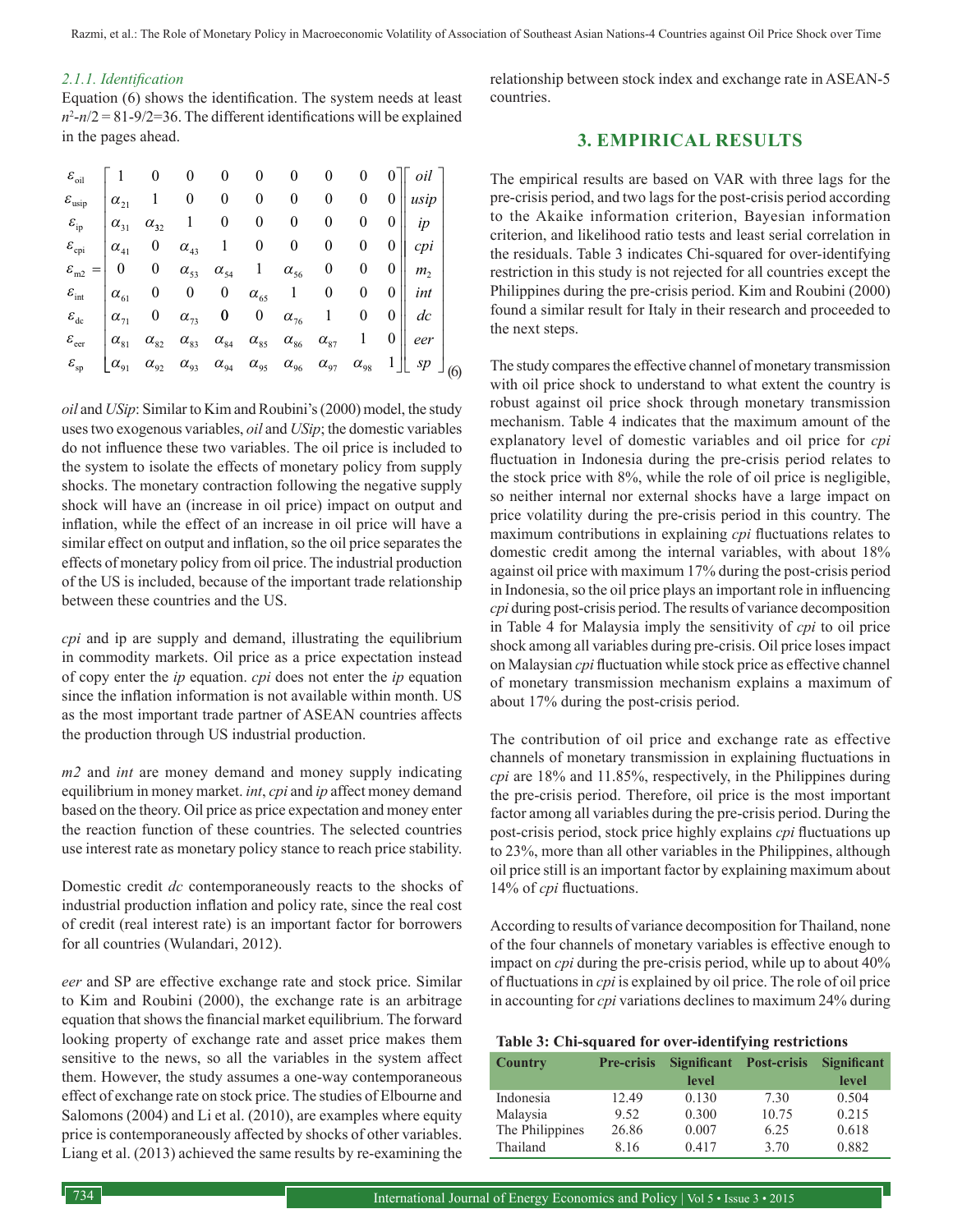| Table 4: Variance decomposition of <i>cpi</i> due to oil price and |  |
|--------------------------------------------------------------------|--|
| monetary transmission channels                                     |  |

| <b>Month</b>    | <b>Pre-crisis</b> |       |       | <b>Post-crisis</b> |       |       |  |
|-----------------|-------------------|-------|-------|--------------------|-------|-------|--|
| variable        | 1                 | 6     | 12    | 1                  | 6     | 12    |  |
| Indonesia       |                   |       |       |                    |       |       |  |
| int             | 1.36              | 1.58  | 1.23  | 1.92               | 2.74  | 2.28  |  |
| exc             | 0.16              | 0.29  | 0.67  | 0.03               | 1.29  | 8.45  |  |
| $\frac{d}{c}$   | 0.42              | 0.44  | 0.89  | 1.67               | 9.79  | 18.24 |  |
| sp              | 0.06              | 1.76  | 8.06  | 0.51               | 4.82  | 3.22  |  |
| oil             | 0.14              | 0.39  | 0.29  | 1.24               | 11.17 | 16.86 |  |
| Malaysia        |                   |       |       |                    |       |       |  |
| int             | 0.04              | 3.94  | 2.35  | 0.39               | 1.62  | 4.02  |  |
| exc             | 0.00              | 2.81  | 8.90  | 0.05               | 0.57  | 1.75  |  |
| $\frac{d}{c}$   | 1.95              | 6.57  | 8.81  | 0.04               | 2.49  | 6.84  |  |
| sp              | 0.43              | 4.30  | 3.12  | 0.33               | 11.93 | 16.76 |  |
| oil             | 7.54              | 11.44 | 12.42 | 3.13               | 2.31  | 1.85  |  |
| The Philippines |                   |       |       |                    |       |       |  |
| int             | 0.20              | 1.67  | 1.02  | 3.59               | 2.33  | 1.46  |  |
| exc             | 0.34              | 1.23  | 11.85 | 8.44               | 14.87 | 8.41  |  |
| $\frac{d}{c}$   | 0.11              | 0.12  | 4.63  | 1.60               | 7.11  | 19.09 |  |
| sp              | 0.06              | 0.22  | 0.12  | 0.18               | 23.29 | 16.52 |  |
| oil             | 3.02              | 18.23 | 16.09 | 0.62               | 5.89  | 13.85 |  |
| Thailand        |                   |       |       |                    |       |       |  |
| int             | 0.00              | 1.08  | 1.13  | 11.58              | 12.95 | 13.52 |  |
| exc             | 1.05              | 1.28  | 2.90  | 4.39               | 20.67 | 17.89 |  |
| $\frac{d}{c}$   | 1.54              | 1.80  | 1.81  | 4.01               | 18.46 | 19.68 |  |
| sp              | 0.33              | 2.11  | 3.59  | 1.05               | 2.11  | 0.97  |  |
| oil             | 26.72             | 37.68 | 39.95 | 3.44               | 13.29 | 24.05 |  |

*oil*: Oil price, *USip*: US industrial production, *ip*: Industrial production, *cpi*: Consumer price index, *m2*: Aggregate money, *int*: Interest rate, *eer*: Effective exchange rate,

*dc*: Domestic credit, *sp*: Stock price

the post-crisis period, while the role of the exchange rate increases from 3% during the pre-crisis period to a maximum 20% during the post-crisis period. Therefore, during both periods, oil price plays the dominant role in *cpi* fluctuations in Thailand.

As a general conclusion, the *cpi* of all countries except Indonesia is most significantly affected by stock price during the pre-crisis period. After the crisis, although oil price is less effective on price volatility compared to the pre-crisis period, it still greatly explains inflation volatilities in all the countries except Malaysia. This may be due to the expansionary monetary policy in all ASEAN countries except Malaysia. Oil price accounts for very small values of the variations of *cpi* in Malaysia during the post-crisis period.

The results of variance decomposition in the Table 5 show during pre-crisis oil price explain the *ip* fluctuations around 5% while interest rate accounts for a maximum about 36% of fluctuations in *ip* in Indonesia. Before the crisis, monetary authority using internal tools could affect industrial production. The variance decomposition in Table 5 shows interest rate and oil price account for the fluctuations in *ip* up to about 11% and 9.5% during postcrisis. The contribution of oil price in *ip* fluctuations is almost equal to interest rate during post-crisis period in Indonesia. The results for Malaysia indicate the maximum about 4.5% of fluctuations in *ip* is explained by oil price shocks during pre-crisis whereas exchange rate and domestic credit accounts a maximum about 14% and 13%, correspondingly, of fluctuations in *ip* during pre-crisis. Malaysia's stock price is the most effective channel on *ip* during post-crisis by accounting for about 13% of fluctuations in *ip* in 1st month. Oil price explain around 13% of Malaysia' ip fluctuation by the end

| Table 5: Variance decomposition of ip due to oil price and |
|------------------------------------------------------------|
| monetary transmission channels                             |

| <b>Month variable</b> | <b>Pre-crisis</b> |       |       | <b>Post-crisis</b> |       |       |
|-----------------------|-------------------|-------|-------|--------------------|-------|-------|
|                       | 1                 | 6     | 12    | 1                  | 6     | 12    |
| Indonesia             |                   |       |       |                    |       |       |
| int                   | 32.94             | 35.64 | 33.72 | 8.91               | 10.93 | 10.06 |
| exc                   | 0.03              | 1.83  | 1.95  | 0.00               | 0.90  | 1.25  |
| $\frac{d}{c}$         | 0.71              | 6.56  | 6.46  | 0.92               | 9.11  | 8.87  |
| sp                    | 2.18              | 4.10  | 4.28  | 0.00               | 2.04  | 2.19  |
| oil                   | 1.21              | 4.99  | 5.08  | 7.69               | 8.79  | 9.32  |
| Malaysia              |                   |       |       |                    |       |       |
| int                   | 1.72              | 4.11  | 4.48  | 0.06               | 2.75  | 4.60  |
| exc                   | 1.01              | 14.14 | 11.62 | 4.93               | 4.77  | 4.77  |
| $\frac{d}{c}$         | 7.26              | 12.86 | 9.75  | 0.92               | 6.46  | 6.62  |
| sp                    | 1.11              | 1.73  | 1.87  | 13.08              | 10.04 | 9.56  |
| oil                   | 0.29              | 2.02  | 4.30  | 1.35               | 11.75 | 13.58 |
| The Philippines       |                   |       |       |                    |       |       |
| int                   | 0.02              | 7.77  | 8.27  | 0.62               | 5.31  | 6.65  |
| exc                   | 2.87              | 5.31  | 5.93  | 0.61               | 4.32  | 3.89  |
| dc                    | 2.04              | 7.24  | 9.24  | 7.44               | 9.35  | 9.24  |
| sp                    | 0.62              | 0.96  | 0.96  | 0.18               | 0.51  | 3.31  |
| oil                   | 5.52              | 5.48  | 4.93  | 12.75              | 17.21 | 15.89 |
| Thailand              |                   |       |       |                    |       |       |
| int                   | 4.53              | 6.25  | 7.13  | 1.07               | 2.47  | 2.34  |
| exc                   | 2.70              | 7.77  | 6.66  | 0.09               | 3.85  | 9.02  |
| $\frac{d}{c}$         | 6.01              | 4.41  | 3.76  | 0.11               | 3.37  | 4.41  |
| sp                    | 2.79              | 6.13  | 6.10  | 14.17              | 15.67 | 14.52 |
| oil                   | 7.63              | 18.81 | 24.13 | 2.48               | 6.00  | 5.58  |

*oil*: Oil price, *USip*: US industrial production, *ip*: Industrial production, *cpi*: Consumer price index, *m2*: Aggregate money, *int*: Interest rate, *eer*: Effective exchange rate, *dc*: Domestic credit, *sp*: Stock price

of the year during post-crisis period. The variance decomposition of the Philippines in Table 5 for *ip* indicate the share of interest rate and domestic credit in explaining the *ip* fluctuations is more than oil price during pre-crisis. Each of interest rate and domestic credit contributes for *ip* fluctuations about 8-9% at the peak while oil price accounts a maximum around 5% for fluctuations in this variable during pre-crisis. Up to 17% and 9% of *ip* fluctuations can be explained by oil price and domestic credit, as effective monetary transmission channels, during post-crisis. The oil price is the most effective factor in explaining *ip* fluctuation among all variables during post-crisis in the Philippines. During pre-crisis up to 24% of fluctuations in *ip* is explained by oil price that is relatively equal with the sum of explanations domestic variables so during pre-crisis external shocks are more effective on *ip* than domestic monetary variables in Thailand. The role of oil price in affecting *ip* highly decreases during post-crisis whereas the monetary channels are more effective during post-crisis compared with pre-crisis. During post-crisis, the role of oil price in explaining Thailand's *ip* fluctuations decreases stock price accounts for most of fluctuations. In general, before the crisis monetary transmission channel are more important than oil price shock in explaining *ip* fluctuations for all countries except Thailand. After the crisis *ip* fluctuations greatly explains by oil price for all countries except Thailand.

### **4. CONCLUSION**

Although the importance of external variables in explaining *cpi* fluctuations is decreased during the post-crisis period compared to the pre-crisis period, oil price still greatly explains inflation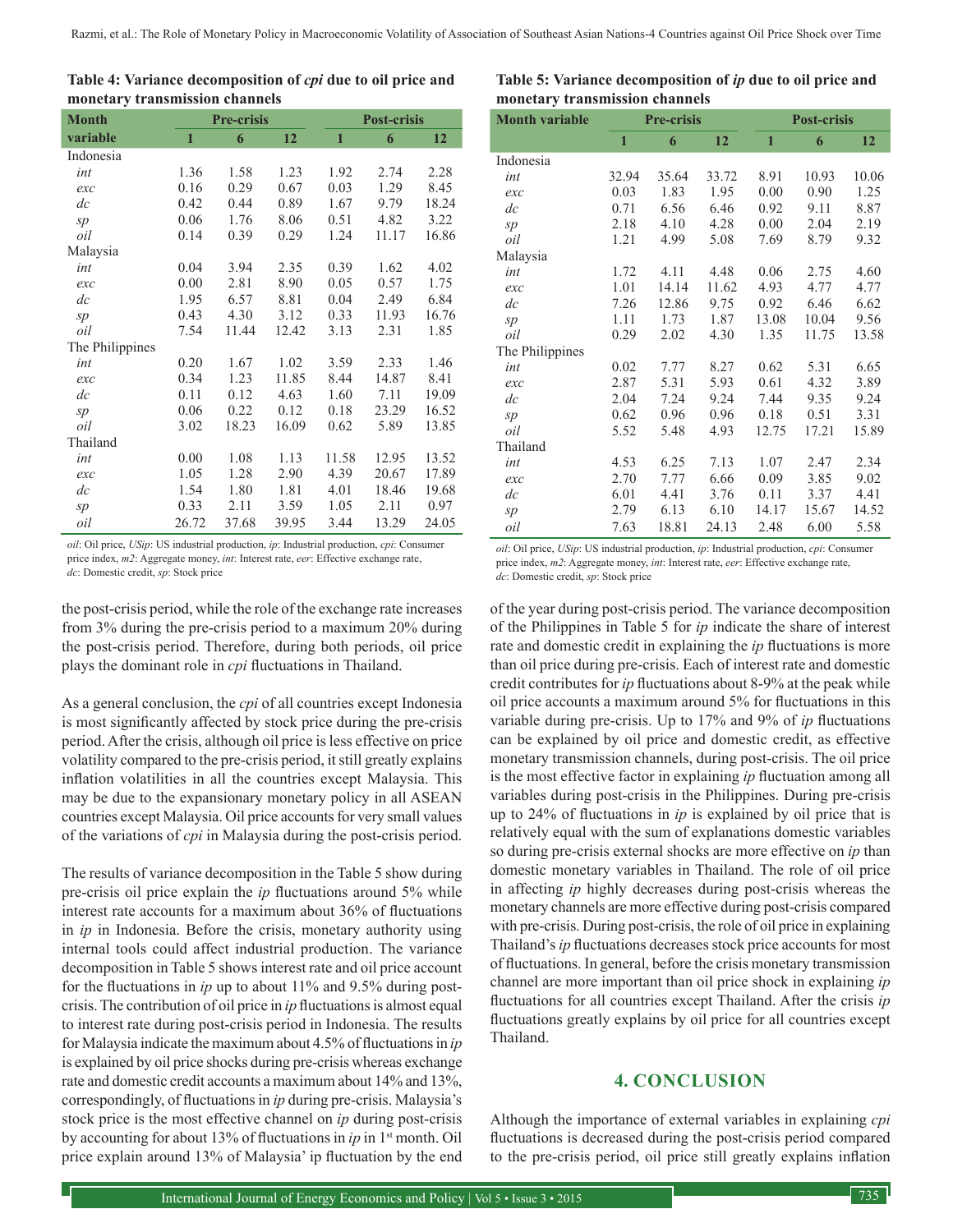volatilities in all four countries except Malaysia. This may be due to the expansionary monetary policy in all ASEAN countries except Malaysia. The result indicates that the monetary authorities in ASEAN-4 can affect *cpi* through the two channels, stock price and domestic. For all countries except Malaysia, domestic credit can be used as a tool affecting price volatility. In Malaysia as well as in the Philippines, price stability can be influenced through stock price during the post-crisis period. Oil price plays a more important role in *ip* volatility during the post-crisis period for all countries except Thailand. As a general conclusion from the effects of the studied variables on industrial production, proper performance in one or two channels of monetary transmission mechanism is associated with a reduced effect of oil price on industrial production. The strong performance of the monetary transmission mechanism in Indonesia through interest rate, in Malaysia through domestic credit and exchange rate, and in the Philippines through interest rate and domestic credit reduces the share of the oil price in explaining the variation in industrial production. In contrast, the inefficiency of the monetary transmission mechanism in Thailand results in raising the contribution of oil price during the pre-crisis period. Unlike before the crisis, after the crisis, the efficiency of Thailand's monetary transmission mechanism through the stock price is increased and the share of the effect of the oil price is reduced. In the three other countries, in proportion to the decrease in the efficiency of the most effective channels, the share of the oil price is increased. Interest rate for Indonesia, stock price for Malaysia and Thailand, and domestic credit for the Philippines can assist the monetary authorities to decrease the effects of oil price shock to industrial production.

## **REFERENCES**

- Ali Ahmed, H.J., Wadud, I. (2011), Role of oil price shocks on macroeconomic activities: An SVAR approach to the Malaysian economy and monetary responses. Energy Policy, 39(12), 8062-8069.
- Álvarez, L.J., Hurtado, S., Sánchez, I., Thomas, C. (2011), The impact of oil price changes on Spanish and euro area consumer price inflation. Economic Modelling, 28(1), 422-431.
- Azali, M., Matthews, K.G.P. (1999), Money-income and credit-income relationships during the pre- and the post-liberalization periods: Evidence from Malaysia. Applied Economics, 31(10), 1161-1170. doi: 10.1080/000368499323382.
- Baek, J., Koo, W.W. (2010), Analyzing factors affecting US food price inflation. Canadian Journal of Agricultural Economics/Revue Canadienne D'agroeconomie, 58(3), 303-320.
- Bayrak, M., Esen, Ö. (2013), Examining the policies in Turkey that have been implemented during the structural reform process from the standpoint of growth-unemployment. International Journal of Economics and Finance, 5(6), 134.
- Bagliano, F. C., and Morana, C. (2012). *The Great Recession: US dynamics and spillovers to the world economy*. Journal of Banking and Finance, 36(1), 1-13.
- Cologni, A., Manera, M. (2008), Oil prices, inflation and interest rates in a structural cointegrated VAR model for the G-7 countries. Energy Economics, 30(3), 856-888.
- Cushman, D.O., Zha, T. (1997), Identifying monetary policy in a small open economy under flexible exchange rates. Journal of Monetary Economics, 39(3), 433-448.
- Elbourne, A. (2008), The UK housing market and the monetary policy transmission mechanism: An SVAR approach. Journal of Housing

Economics, 17(1), 65-87. doi: 10.1016/j.jhe.2007.09.002.

- Elbourne, A., Salomons, R. (2004), Monetary transmission and equity markets in the EU (No. 04E15). University of Groningen, Research Institute SOM (Systems, Organisations and Management).
- Gerlach, R., Wilson, P., Zurbruegg, R. (2006), Structural breaks and diversification: The impact of the 1997 Asian financial crisis on the integration of Asia-Pacific real estate markets. Journal of International Money and Finance, 25(6), 974-991.
- Gregoriou, A., Kontonikas, A. (2010), The long-run relationship between stock prices and goods prices: New evidence from panel cointegration. Journal of International Financial Markets, Institutions and Money, 20(2), 166-176.
- Hassani, H., Heravi, S., Zhigljavsky, A. (2009), Forecasting European industrial production with singular spectrum analysis. International Journal of Forecasting, 25(1), 103-118.
- Kim, S., Roubini, N. (2000), Exchange rate anomalies in the industrial countries: A solution with a structural VAR approach. Journal of Monetary Economics, 45(3), 561-586.
- Kose, N., Emirmahmutoglu, F., Aksoy, S. (2012), The interest rate Inflation relationship under an inflation targeting regime: The case of Turkey. Journal of Asian Economics, 23(4), 476-485.
- Li, Y.D., İşcan, T.B., Xu, K. (2010), The impact of monetary policy shocks on stock prices: Evidence from Canada and the United States. Journal of International Money and Finance, 29(5), 876-896.
- Liang, C.C., Lin, J.B., Hsu, H.C. (2013), Reexamining the relationships between stock prices and exchange rates in ASEAN-5 using panel Granger causality approach. Economic Modelling, 32, 560-563.
- Mehrotra, A.N. (2007), Exchange and interest rate channels during a deflationary era – Evidence from Japan, Hong Kong and China. Journal of Comparative Economics, 35(1), 188-210.
- Mishkin, F.S. (1995), Symposium on the monetary transmission mechanism. The Journal of Economic Perspectives, 9(4), 3-10.
- Mishkin, F.S. (1996). The channels of monetary transmission: Lessons for monetary policy (NBER Working Paper No.5464): National Bureau of Economic Research.
- Mishkin, F.S. (2001), The transmission mechanism and the role of asset prices in monetary policy. No. w8617. National Bureau of Economic Research.
- Narayan, P.K. (2004), Do public investments crowd out private investments? Fresh evidence from Fiji. Journal of Policy modeling, 26(6), 747-753.
- Nisticò, S. (2012), Monetary policy and stock-price dynamics in a DSGE framework. Journal of Macroeconomics, 34(1), 126-146.
- Okunev, J., Wilson, P., Zurbruegg, R. (2002), Relationships between Australian real estate and stock market – A case of market inefficiency. Journal of Forecasting, 21(3), 181-192.
- Pala, A. (2013), Structural breaks, cointegration, and causality by VECM analysis of crude oil and food price. International Journal of Energy Economics and Policy, 3(3), 238-246.
- Rahman, S., Serletis, A. (2010), The asymmetric effects of oil price and monetary policy shocks: A nonlinear VAR approach. Energy Economics, 32(6), 1460-1466.
- Sims, C. A. (1988). *Bayesian skepticism on unit root econometrics*. Journal of Economic dynamics and Control, 12(2), 463-474.
- Smets, F.R., Peersman, G. (2001), The monetary transmission mechanism in the euro area: More evidence from VAR analysis (MTN Conference Paper) (No. 091). European Central Bank.
- Takhtamanova, Y.F. (2010), Understanding changes in exchange rate pass-through. Journal of Macroeconomics, 32(4), 1118-1130.

Taylor, J.B. (1995), The monetary transmission mechanism: An empirical framework. The Journal of Economic Perspectives, 9(4), 11-26.

Tillmann, P. (2008), Do interest rates drive inflation dynamics? An analysis of the cost channel of monetary transmission. Journal of